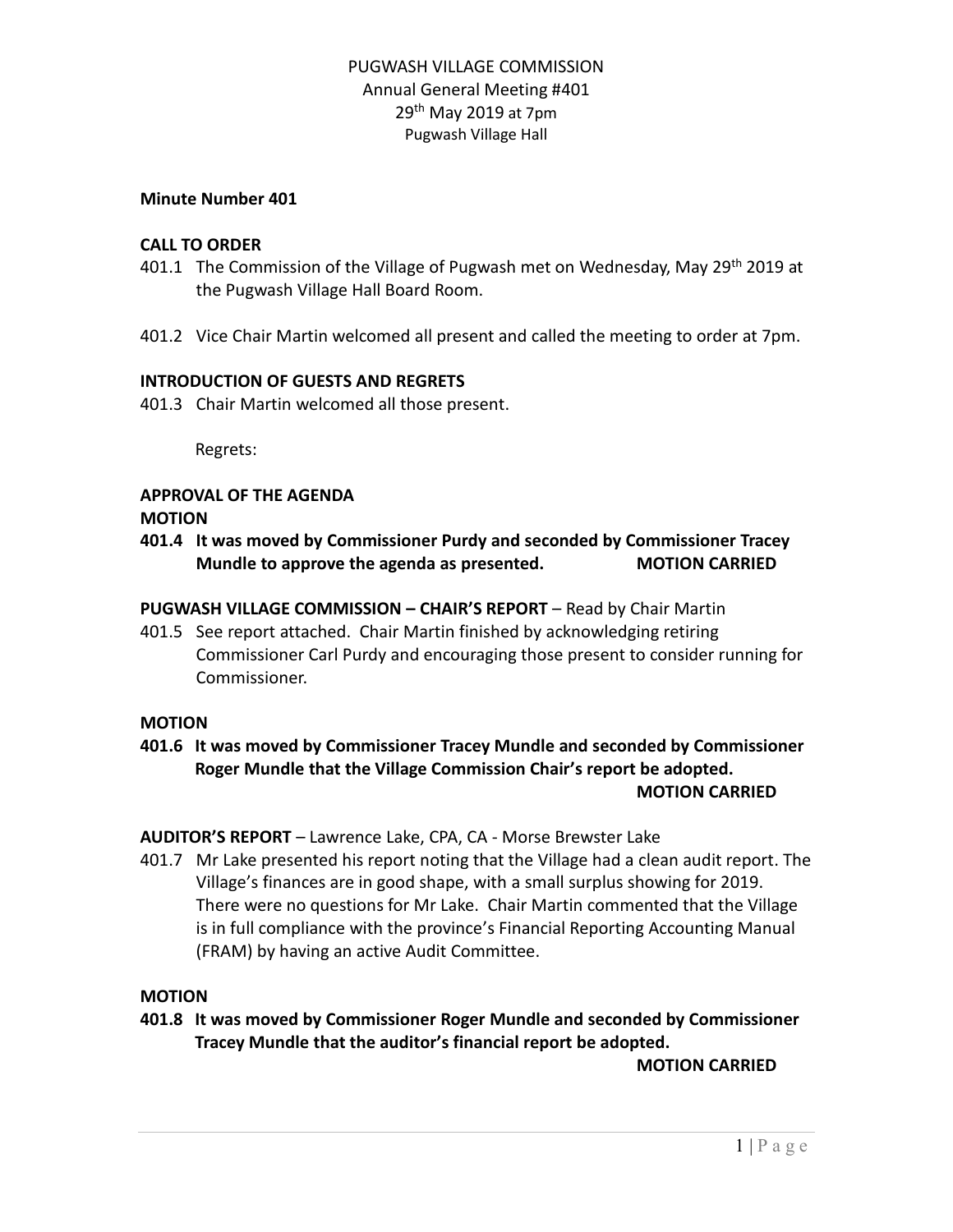### **REPORTS**

### **RCMP - PUGWASH DETATCHMENT**

401.9 As Corporal Shawn Galbraith was away for coursework, Constables Brennah Counter and Marc Blinn represented the RCMP. Constable Counter gave some numbers of vehicle check stops and what summary offences and charges were made with these check stops and other calls made through the year. They advised those present of measures that can be made to avoid break and enter into homes and cottages and to report any signs of impaired driving in other motorists. Chair Martin asked about policing financing in the County. The Constables did not have any hard facts to share.

### **MLA FOR CUMBERLAND NORTH -** Elizabeth Smith-McCrossin

- 401.10 Mrs Smith-McCrossin informed the meeting that she is the Conservative Party representative in the Nova Scotia Department of Municipal Affairs. Mrs Smith-McCrossin said she was available for any kind of help needed for projects in the area. Mrs Smith-McCrossin shared of her time playing basketball at Pugwash High School. She praised the vision and work of retired teacher David Reid in his work with youth and particularly in encouraging basketball. "Pugwash Panthers" have gone on to win at provincial level several times since Mr Reid first started coaching. Mrs. Smith-McCrossin expanded on this as an allegory on working together to "get things done" in Pugwash. Mrs. Smith-McCrossin thanked the Commissioners for volunteering their time.
- **NOVA SCOTIA DEPARTMENT OF MUNICIPAL AFFAIRS** Municipal Advisor Jason Haughn 401.11 Mr Haughn explained that he has just recently taken on the position of Municipal Adviser with 17 Municipal units under his care including ten Villages, so far. He is very excited and interested in present and future projects in Pugwash and offered his time as a resource at aby time. He explained the NS Department of Municipal Affairs is a "willing partner' in renewed and continued cooperation and partnership between Municipalities and Villages.

#### **MUNCIPALITY OF CUMBERLAND COUNTY** – Warden Allison Gillis

401.12 Chair Martin thanked Warden Gillis for his faithful attendance at regular Village meetings. Warden Gillis said that Pugwash was lucky to have an active Village Commission. The NS Utilities and Review Board (UARB) is reviewing Municipal governance and by December of this year the size of Council will be determined. There are currently 13 Councillors in Cumberland County. Council is to provide a recommendation. Warden Gillis said that input from County residents is welcome. Also, to be determined is whether the County will keep a Warden system (the Warden position being determined by vote from other Councillors)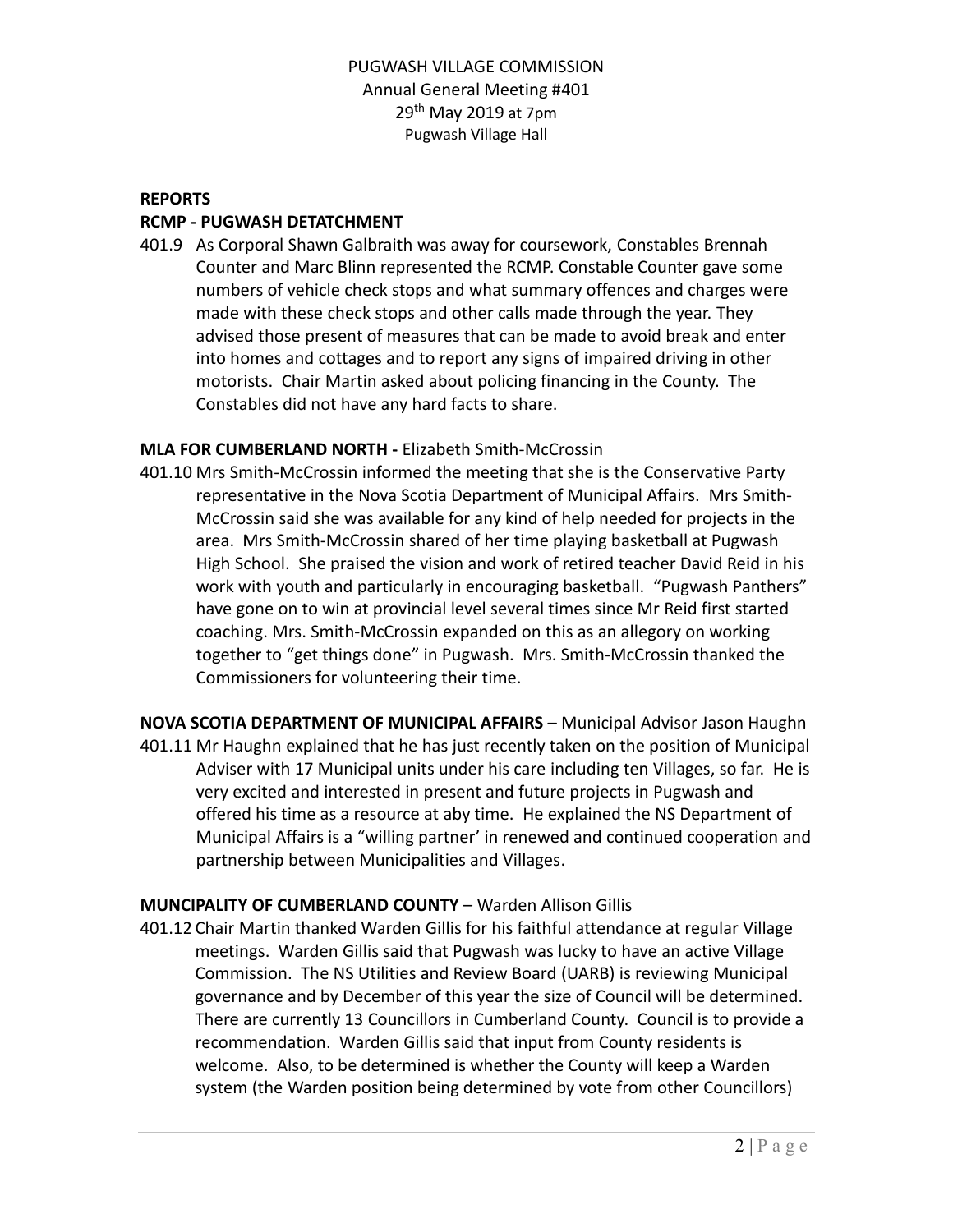or Mayoral (by popular vote from all County residents). Once a Mayoral system is adopted, it is irreversible (as per current legislation). Warden Gillis pointed out that many of the organizations present at this annual meeting receive financial assistance form the County.

# **MUNICIPAL WATER SUPPLY** - Justin Waugh-Cress, Director of Engineering, Municipality of Cumberland County

401.13 Mr Waugh-Cress started his report by pouring some water from a water jug into some drinking cups and distributing them to the Commission. This as being the first official water from the Pugwash wellfield that was given the final written approval just a couple of hours earlier in the evening. The Village Hall was the first building in Pugwash to be connected to the new Municipal water supply. This was met with applause from the meeting.

Mr Waugh-Cress explained some of the biological process used to reduce iron and manganese from the wellfield water. These biological systems require oxygen which is introduced by aeration. New systems are in place to improve level of aeration, which had been too high giving a "milky" look to the water and for the chlorination back-up.

Mr Waugh-Cress was able to answer some questions from those present by confirming that there are no cost changes as they were set by the UARB some time ago. Meters will be installed later in the year. Quarterly usage fees are expected to be about \$123.00. The Local Improvement Fee of \$4,054 will probably be invoiced this summer, payable either immediately in full or over ten years at 5% interest.

**PUGWASH AND DISTRICT VOLUNTEER FIRE DEPARTMENT** – Chief Andy Yarrow - absent 401.14No report.

**CUMBERLAND PUBLIC LIBRARIES** - Chantelle Taylor, Deputy Chief Librarian 401.15 Ms Taylor presented her report adding that the best support the public can give the libraries is by using them, bolstering usage statistics. The 3D printer get some use, but maybe not as much as expected.

# **PUGWASH COMMUNITIES IN BLOOM (CIB)** - Maureen Leahey, Chair

401.16 Mrs Leahey read her report (attached) adding that membership appreciated VC Chair Bill Martin's attendance at most CIB meetings. CIB is looking forward to working with the Village to produce a cultural asset inventory on the Village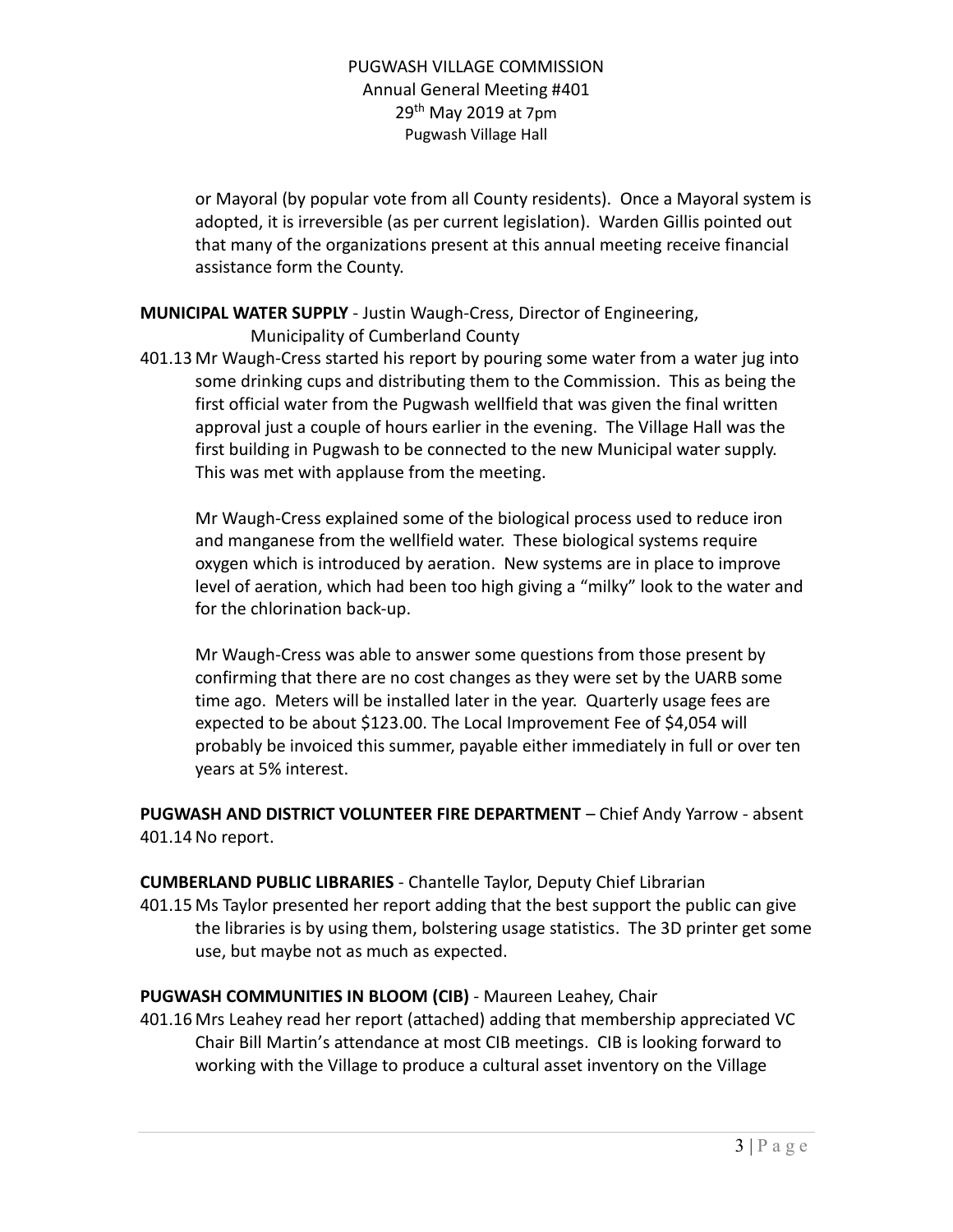website, or in some other digital platform. The landscaping project at the top of the playground garden is nearing completion. It will be full accessible.

### **2018 GATHERING OF THE CLANS** - Lisa Betts, Coordinator

401.17 Report presented as read. Ms Betts added that preparations for tis year are going well, with the assistance of Nancy Burgess. The Theme for this year is "Save our Seas - Recycle!" Being the first event on the stage, some big music acts have been engaged to open: local artists Christina Martin and Dale Murray will be the first to perform, followed by the Putnams, Doris Mason and Rawlins Cross.

#### **MOTION**

**401.18 It was moved by Commissioner Roger Mundle and seconded by Commissioner Purdy that the grand opening of the Pugwash Harbourfront Centre coincide with the Opening Ceremonies for Canada Day and the Gathering of the Clans. MOTION CARRIED**

**HARBOURFEST** – Louise Haycocks, Chair - regrets 401.19 Report presented as read.

# **PUGWASH FARMERS' MARKET** – President Nancy Burgess-Graham

401.20 Mrs Burgess-Graham read her report (attached). Mrs Burgess-Graham added that the Pugwash Farmers Market was voted as "best market" by readers of The Light in 2018.

**NORTH CUMBERLAND HISTORICAL SOCIETY –** President Harvey Gullon, President 401.21 Mr Gullon read his report (please see attached).

**SUNSET COMMUNITY** - Dean Pounder - regrets **4**01.22No report received.

#### **ADOPTION OF REPORTS**

#### **MOTION**

**401.23 It was moved by Commissioner Tracey Mundle and seconded by Commissioner Purdy that all reports presented be adopted. MOTION CARRIED**

# **INFORMATION ITEMS**

#### **2018 ELECTION**

401.24 The next election for village commissioner will be Saturday, June 23rd 2018. (Nominations are due Wednesday, June 13<sup>th</sup>).